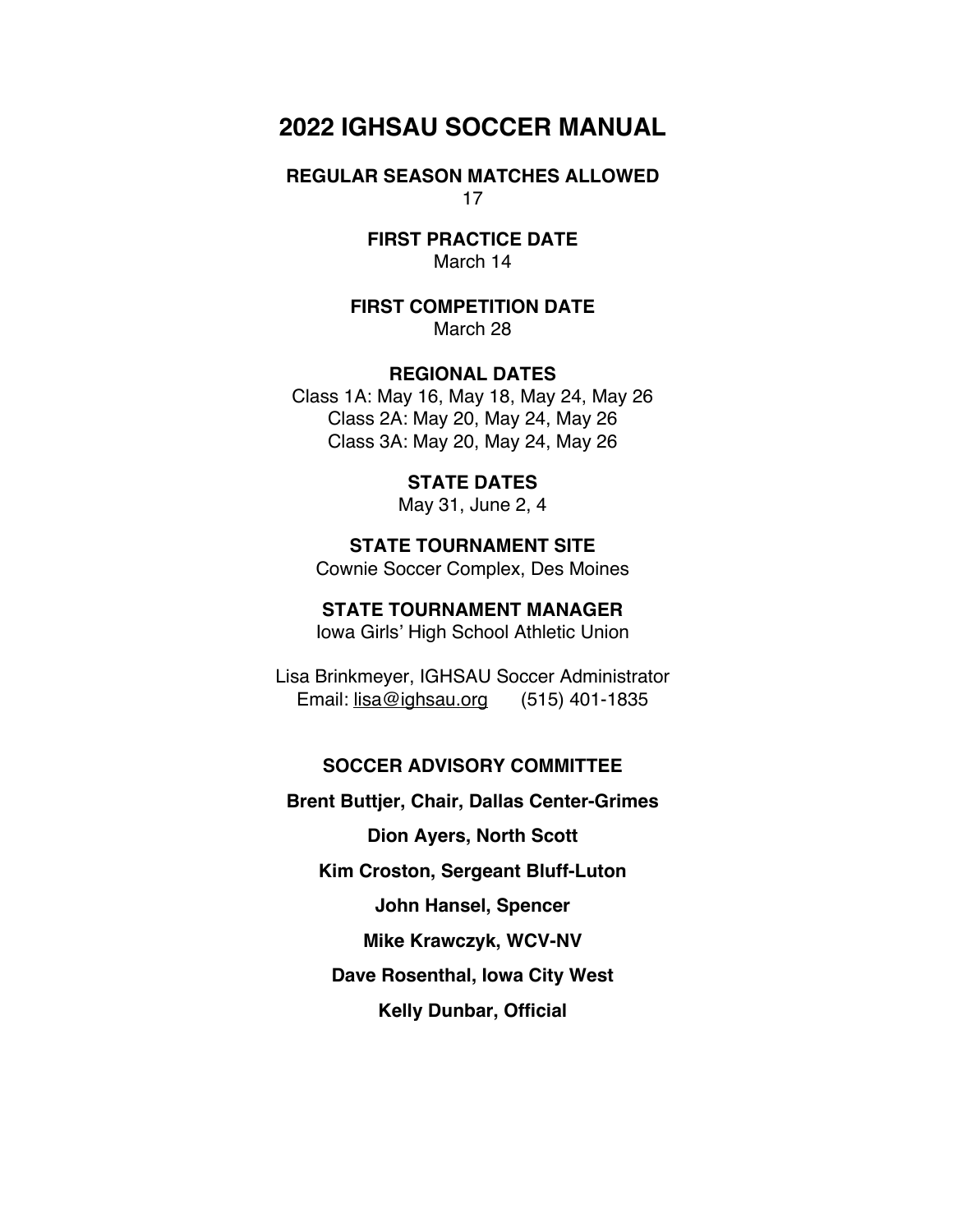# **PURPOSE OF THIS MANUAL**

All rules and regulations in this manual apply specifically to play in IGHSAU-sanctioned Regional and State Tournament competition. To ensure players become familiar with these rules prior to IGHSAU-sanctioned tournament competition, all rules and regulations in this manual are encouraged to be utilized during regular season play.

# **TOURNAMENT MANAGERS**

Please become familiar with tournament administration policies and procedures when hosting regional contests for the IGHSAU. **DO NOT postpone or reschedule any tournament contests without first contacting the IGHSAU.** If your school is selected as a host site for a tournament contest, it is the responsibility of the tournament manager to contact all schools that will be competing at your site with contest details (time, facility information, directions, etc.).

The host school shall provide an atmosphere of neutrality. The host team shall not have special intros/music or preferential treatment because it is their home field. Both teams shall be introduced in the same fashion. This includes the public address announcer's delivery.

## **IGHSAU WEBSITE**

All tournament information, including a copy of this manual, tournament site information, Regional match scores from across the state and other pertinent information can be found on the IGHSAU website (www.ighsau.org) throughout the season and postseason. Information will also be provided on the IGHSAU Twitter Account (@ighsau).

## **STATE TOURNAMENT ASSIGNMENTS**

The 2022 State Tournament line drawings will be completed and made available on the IGHSAU website after the Regional final matches.

## **RULES OF PLAY**

2021-22 National Federation (NFHS) Rules with the following Iowa Adaptations will be utilized during the regular season and during tournament play.

**Official Tournament Ball:** The host site shall provide a minimum of three game balls. The Spalding TF 5000 will be the official ball for IGHSAU tournament play.

**Number of Officials:** Three officials will be assigned to all IGHSAU Regional and State Tournaments. At least two officials must be used for a varsity match during the season and at least one official must be used for a non-varsity match during the season.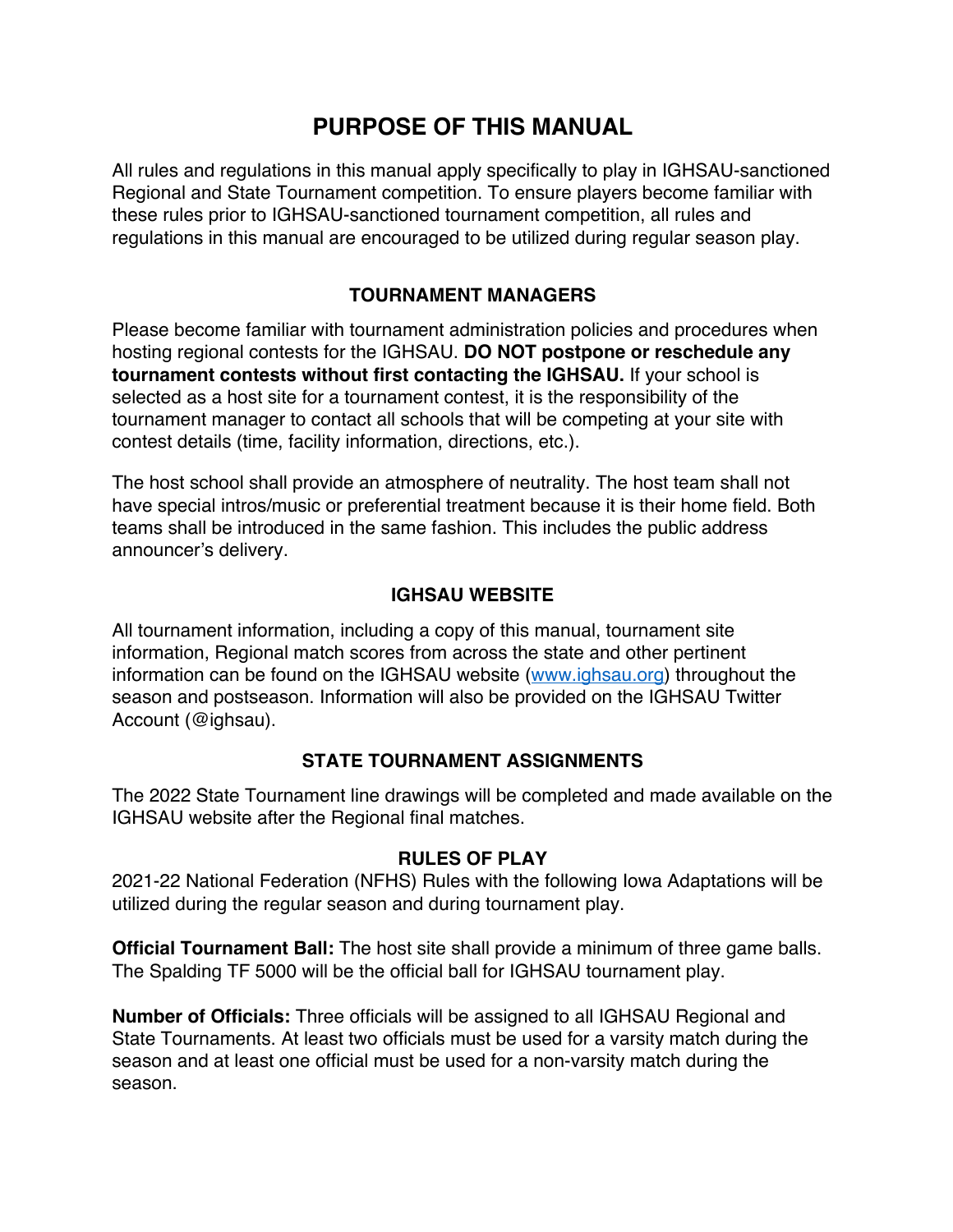**Scoreboard:** A scoreboard, when available, shall be used as the official timing device for the entire match. Availability is determined by the host administration. If no scoreboard is available, the referee shall serve as the official timekeeper.

**Victory Margin:** The match shall be declared completed when one team has a lead of 10 goals at halftime or later in the match. Again, this margin of victory rule does not apply prior to completion of the first half of play.

**Overtime:** A regulation tied varsity match will have two, 10-minute sudden victory overtime periods. Ties are not an option at the varsity level. (Exception: a match that has completed one half and suspended due to weather/injury/facility, may now be recognized as a complete match even if it ends in a tie). Overtimes must be played in any varsity match. Overtimes in non-varsity matches are not contested. If the score is still tied, a penalty kick playoff shall occur as outlined on page 89 of the 2021-22 National Federation Rule Book.

**Team Benches:** Team benches shall be on the same side of the playing field during IGHSAU sponsored tournament matches. Bench assignment during the regular season is local prerogative. Coach and substitution areas need to be clearly marked.

**Yellow Card:** A player receiving a yellow card is required to leave the match for a period of five consecutive minutes. The penalty will carry over from the first half to the second half and from the second half to the first overtime. The penalty would also carry over from the first overtime to the second overtime period. If a player receives a yellow card in the second overtime, the player is now allowed to return to the field if there is time remaining after they have sat for five minutes. If the match goes to penalty kicks, the player is eligible to kick PK's. However, if a player receives a yellow card with less than five minutes remaining in the second overtime, the player is NOT eligible for PK's in the shootout. A coach sending an ineligible player to the touch line for substitution will receive a caution (yellow card). A player may not enter the match until the next substitution opportunity for her team.

**Ejections:** When a player or coach is ejected from a competition, the State Office must be notified and the Ejection Form must be filed with the State office the following day. Ejection forms may be found in the "Forms" section under the Coaches & Administrators tab. An ejected coach must leave from an area within sight and sound of the officials. Failure to do so results in forfeiture. An ejected player may remain on the team bench under direct supervision of the coach.

#### **VISITOR/HOME TEAM ASSIGNMENT**

In all tournament play, the top team on the bracket shall be declared the home team. The bottom team on the bracket shall be the visiting team.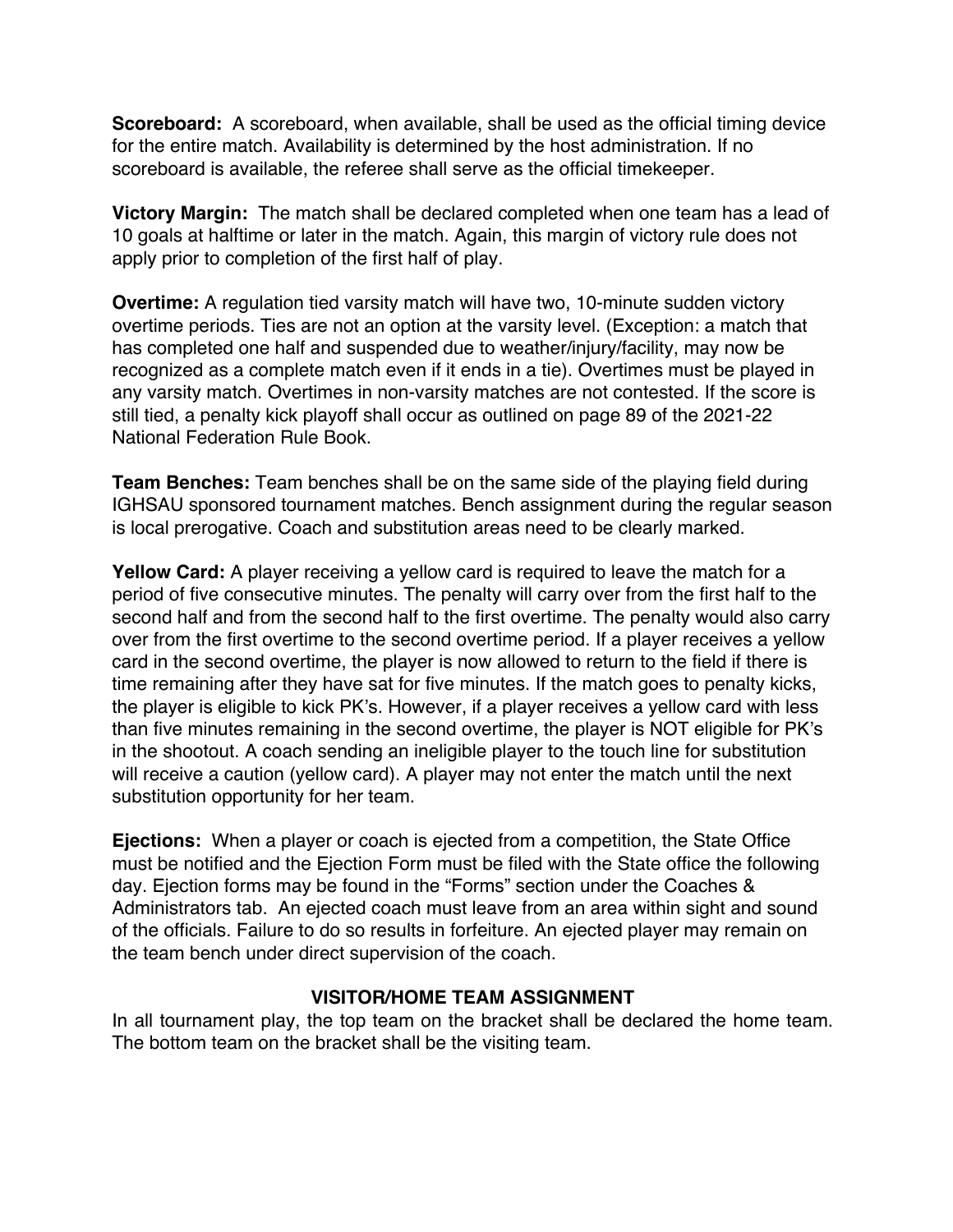#### **REGIONAL SCORE REPORTING**

To report regional scores, log into Varsity Bound and enter the score on your Varsity Bound page (as done during regular season). Scores must be entered immediately following the conclusion of the regional contest. Regional brackets and scores will be updated on the IGHSAU website automatically after the score is entered. If you are having trouble entering scores in Varsity Bound, please text your scores to Jason Eslinger (515-240-7649).

## **REGIONAL ADMISSION PRICES**

Ticket price during regional tournament play is \$6 for adults and students (K-12). **Do not charge for children who are not yet in kindergarten.**

If a team is eliminated prior to the final game of a tournament, team personnel (when properly accompanied by the coach) may attend without charge subsequent sessions of the Regional Tournament at that site only.

# **RE-ADMITTANCE TICKETS**

You are urged to avoid pass-out tickets. In the event that it is necessary to allow readmittance, it is suggested that a rubber stamp or marker be used to mark the back of a person's hand. In this event, it is necessary to change the type of stamp or marker each tournament day.

## **TOURNAMENT REGULATIONS/ROSTER**

The tournament roster is found online in the Coaches' and Administrators' Soccer section of the IGHSAU website. Each athletic director must complete and submit the team roster to their tournament manager 48 hours in advance. Do not send the roster to the State Office. The tournament manager will use the roster as follows:

1. As a team admission roster (only 22 may be in uniform) not to exceed 28 total in the team party (including managers, coaches, trainers etc.). Do not add parents, coaches' spouses or children, or non-team personnel to this list. The roster form should include only those personnel with a specific game-day or school-related responsibility. It shall be the responsibility of each participating school to make certain that its roster form is complete. Keep a copy of the tournament roster form to forward to the tournament manager of each site where your team is assigned.

2. Admission to the tournament site will be made strictly from the roster form. The tournament manager will use the form as a data sheet to prepare the program prior to the tournament. Coaches may change the personnel on this form for each date of competition.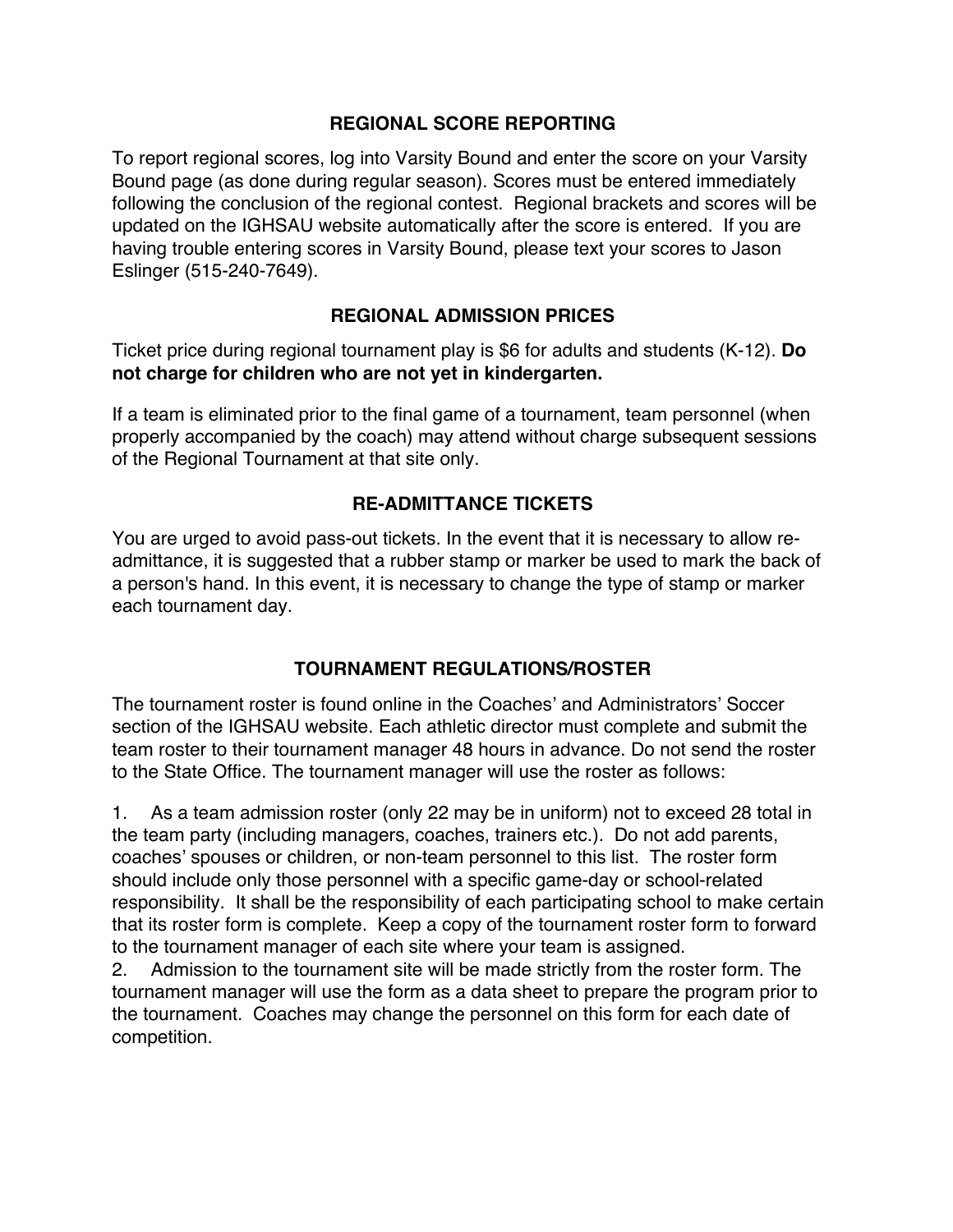If you are assigned to a tournament that consists of more than one site, it is necessary you send a checklist to the tournament manager of each site where your team may play.

A maximum of 22 players may be in the uniform of the respective team and on the bench, playing field or premises. Violation is forfeiture of the contest. The personnel of the 22 players may be changed from one game to the next but may never exceed a total of 22 per game.

# **PASS GATE ADMISSION**

The player entries to all tournaments shall be limited to 22 players from each school and 28 total members in the team party on the floor and bench area before and during any regional and state tournament contests. Any of the 22 players may be changed from one tournament contest to another (anyone other than the 22 players/substitutes on the bench or in the bench area shall be in street clothing). Coaches and their teams shall be admitted free of charge at any contest in the region in which they are assigned - regardless whether they drew a bye, have been eliminated, are scouting, etc. Team members must be accompanied by the coach and must enter together.

One bus driver may be admitted free of charge, in addition to those individuals listed on the tournament roster form.

Cheerleaders, when in uniform, are admitted free only during the session in which their team plays. A maximum of six cheerleaders in uniform will be allowed on the field. A team mascot will be admitted in addition to the six cheerleaders.

# **ADMINISTRATORS ADMISSION**

Administrators (and guest) who hold IGHSAU/IHSAA administrator passes will be admitted to Regional contests and State Tournament contests for the session in which their school is playing. Administrators (and guest) must enter through the pass gate and show photo identification. At least one administrator is expected to be present to supervise their own crowd.

## **REGIONAL TOURNAMENT TICKETS**

Schools should utilize their own roll tickets. The IGHSAU can supply roll tickets to schools serving as hosts upon request. Please keep in mind that you are still responsible for following the ticketing procedure as outlined below if you utilize your own roll tickets. If you wish to have IGHSAU tickets mailed to you, please contact Sherry Tegtmeier at the IGHSAU, 515-401-1839 or via email at sherry@ighsau.org.

*IGHSAU Board policy requires member schools serving as hosts to:*

• *Collect the money for the tickets sold;*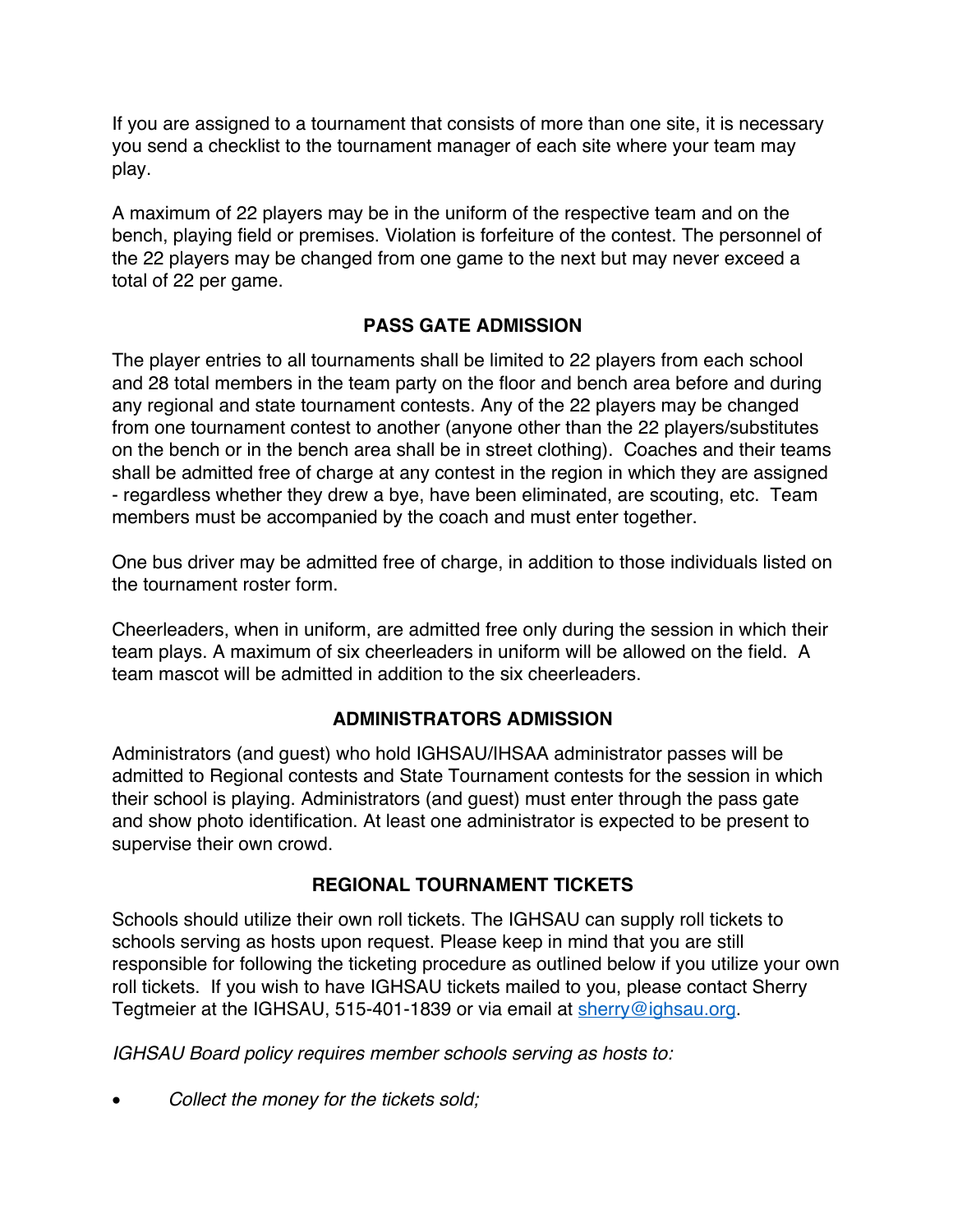• *Tear ticket(s) off the roll in consecutive order and then tear the ticket(s) in half or have the person at the entrance door tear the ticket(s) in half and deposit them in a receptacle, there upon the spectator may enter the tournament venue.*

The proper handling of any cash demands a set of checks and balances to protect the schools, volunteers and employees against everything from unintentional errors of addition and subtraction to the potential of fraud. Many of our member schools have adopted these ticketing procedures and are currently utilizing it for non-athletic events and activities.

Report the beginning and ending numbers of tickets you used for any particular tournament series. You will also find the appropriate form on our website under the Coaches & Administrators tab in the Soccer section. Please print, complete and forward the tournament report form with the check after you have hosted **your last event for that tournament series**.

**REMINDER:** All gate receipts must be received in our office no later than 30 days from the Regional Final date. If we do not receive your gate receipts within this 30-day period, we will then notify the Athletic Director at your school and you may be in jeopardy of not receiving 20% of your gate.

## **PRACTICE & WARM-UP SESSIONS**

Visiting teams are not allowed to practice at any site they have been assigned to play within ten days of the start of Regional tournaments.

The home team is permitted to have regular practice at its facility prior to hosting a Regional match the same night. However, the floor shall be cleared at least 90 minutes prior to the first match of the evening.

## **PRE-MATCH SCHEDULE**

Every effort shall be made to have the teams involved in the following game ready for play by the printed starting time but not before that time.

The following warm-up schedule shall be used during IGHSAU Regional tournament play. For a 6:00 p.m. match, start the 20-minute warm-up at 5:33 p.m.:

| 60:00 prior to start time of match | Teams <i>may</i> warm-up on field        |
|------------------------------------|------------------------------------------|
| 20:00 minimum warm-up time         | Teams warm-up on field                   |
| 10:00 prior to start time of match | Captains/Coaches meeting (time may vary) |
| Clock hits 00:00 (5:53 p.m.)       |                                          |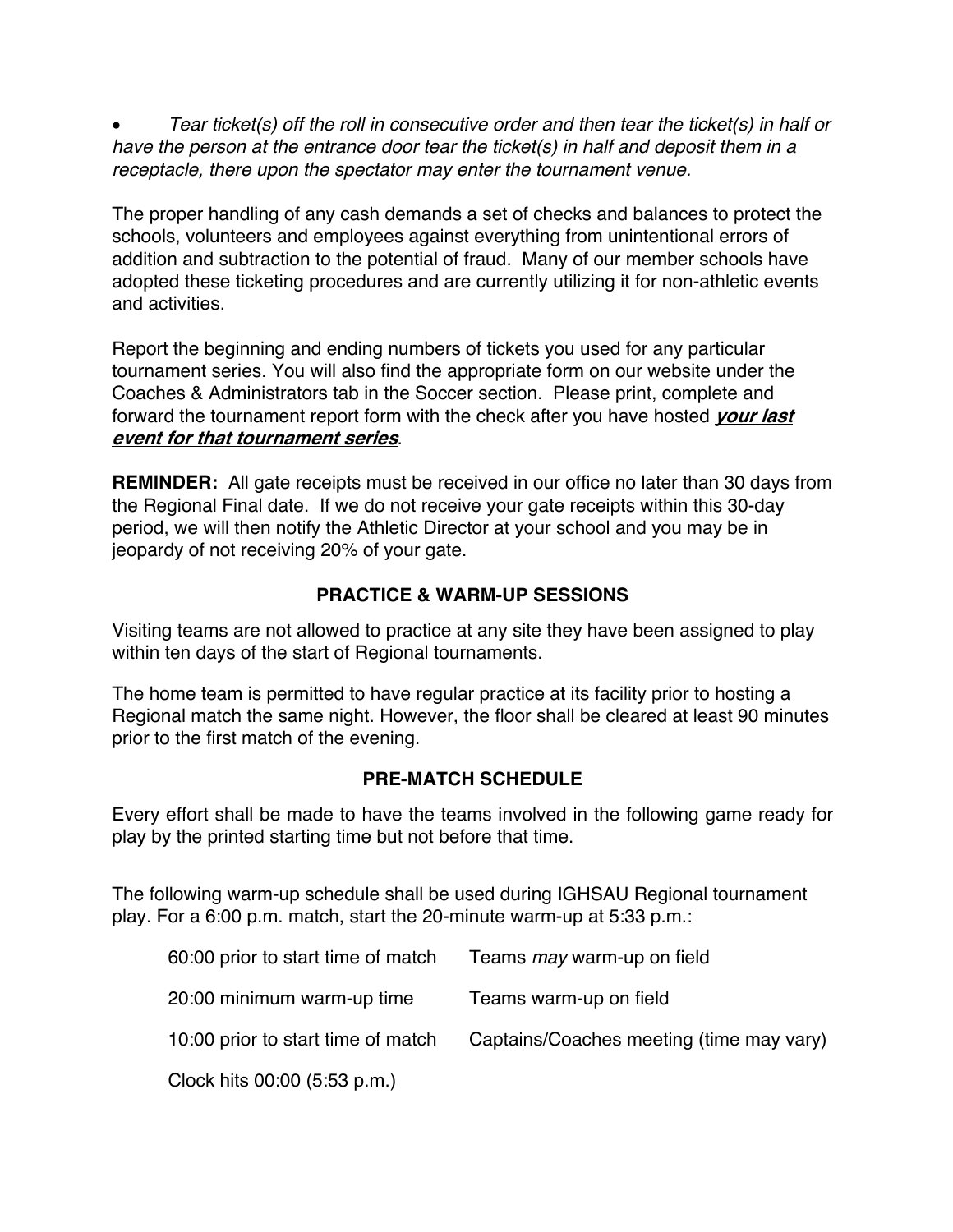5 minutes prior to scheduled start time Player/Coach Intros (5-min. allowance)

2 minutes prior to scheduled start time National Anthem (2-min. allowance)

Begin play promptly as scheduled. Announce the time and location of subsequent Regional tournament play if available.

For a double header, if the 6:00 p.m. match is completed early, play of the second match should begin at the scheduled start time published in the pairings. If the first match goes long, the second match should be started as soon as possible, provided that proper warm-up time is allowed.

## **IN CASE OF WEATHER DELAY**

It is the responsibility of the host institution, up until the moment the game begins, to judge whether or not the condition of the field, the elements and other conditions affecting the safety of the field of play allow for a safe game to begin. Once the game begins and until it ends, the determination of whether or not a game may be safely continued shall be made by the referee (with consult of the host supervising administrator).

In the event a game must be rescheduled, it shall be played the following day. Contact Lisa Brinkmeyer immediately (Direct office line: 515-401-1835 or cell: 515-201-9557) if a game must be rescheduled.

Should a weather postponement be needed, contact the teams involved for the particular day immediately in addition to notifying all three officials. This may prevent unnecessary traveling.

If the event your game is suspended because of conditions that make it impossible to continue play:

By NFHS Rule (7-1-3, p. 37): the head referee shall declare it an official game if one complete half or more of the game has been played. If less than one-half of the game has been played, the game may be rescheduled ... from the suspension of play according state association adoption.

# **NATIONAL ANTHEM AND MUSICAL ENTERTAINMENT**

A United States flag shall be displayed at the facility. The National Anthem shall be played prior to the match (before the initial match if you have multiple matches). Players are expected to conduct themselves in a quiet and attentive manner until the Anthem is fully completed.

**Any live presentation of the Anthem involving more than 12 individuals requires prior approval of the IGHSAU.**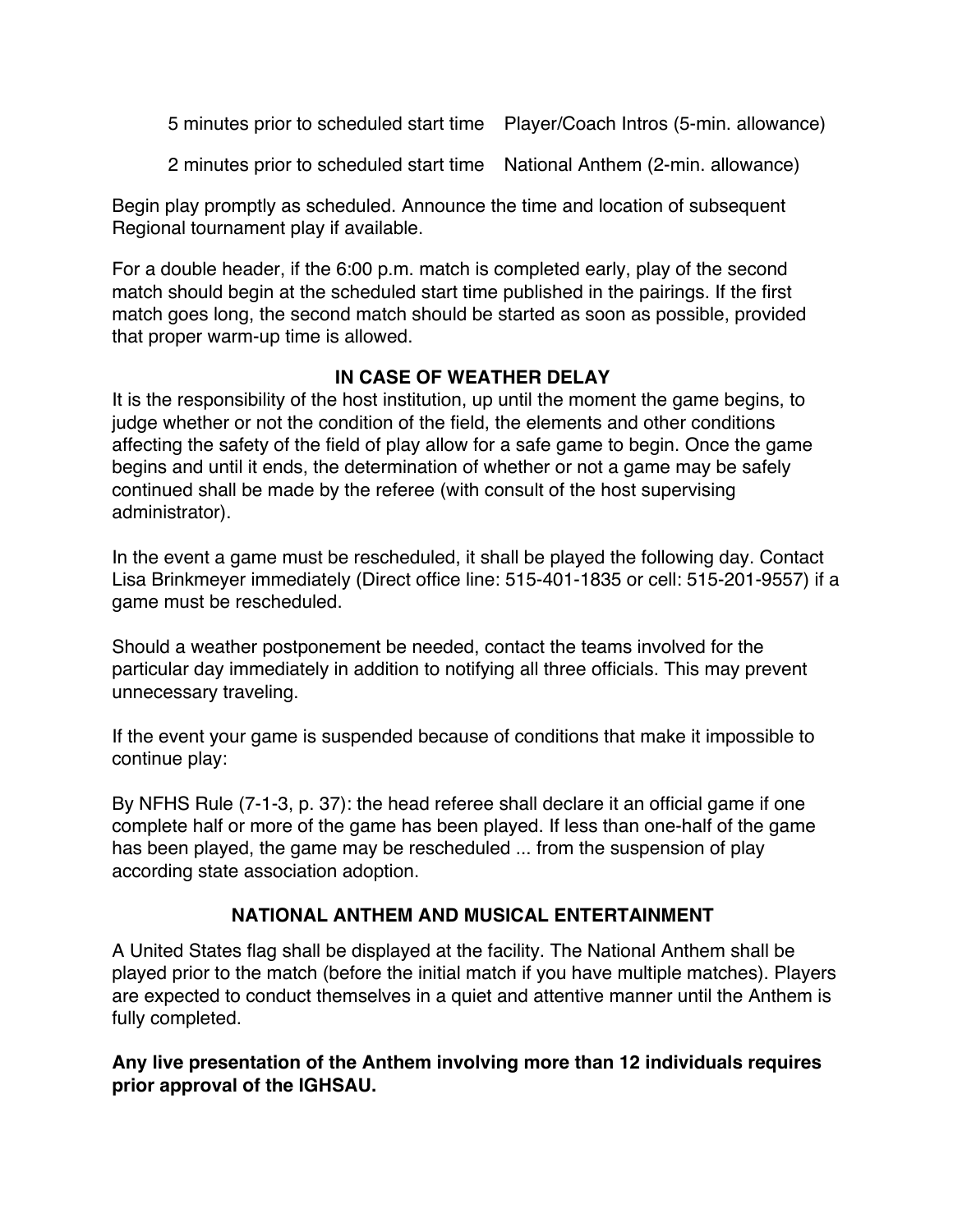Use of recorded music over the host amplifying system at any Regional tournament. The music supplied by the host school can be played only prior to the match, during halftime and following the match (not during time-outs), with the understanding that any participating school shall be given the courtesy of having its school song presented. Please use proper judgment regarding the lyrics or content of music played. A visiting team shall not bring its individual music to the playing area.

Live pep bands are permitted. Both teams will be permitted to bring their pep bands, but all band members **MUST** purchase a ticket. **Free admission to pep band members from either school is NOT permitted.** Pep bands may play during pregame, halftime and postgame. When multiple pep bands are present, band directors shall coordinate with each other which band plays at which time.

# **RECOGNIZING OUTSTANDING ACHIEVEMENT**

A player, coach, or team that achieves an outstanding mark during or upon completion of your tournament contest may be recognized at the conclusion of the contest. It is **NOT** permissible for them to be recognized anytime during the match, during a timeout, or between sets.

# **SPECTATOR GUIDANCE**

All spectators at state-sponsored volleyball tournaments shall wear shoes and a shirt which shall extend to the waist area. No one shall be admitted who is wearing a full mask (hidden identity). Face paints are allowed.

Each host site is responsible for determining seating arrangements for fans. It is expected that fair and equitable seating is provided to all teams competing.

It is highly recommended that student sections not be directly behind the opposing team's bench. If possible, please consider placing students on the side opposite the team benches. If students are seated behind team benches, proper supervision is a must!

If it is necessary to re-arrange seating for any reason, please do so during a timeout or between sets.

With the understanding that a tournament soccer match is held as a part of the educational institution, the Board of Directors of the Iowa Girls' High School Athletic Union has adopted the following policies. It is the expectation that the host site enforces rules regarding unacceptable behavior below. Any of the following actions will result in ejection of the offender from the premises:

- **Disrespectful conduct, including profanity, obscene gestures or comments, offensive remarks of a sexual nature, or other actions that demean individuals or the event.**
- **Throwing articles onto the contest area.**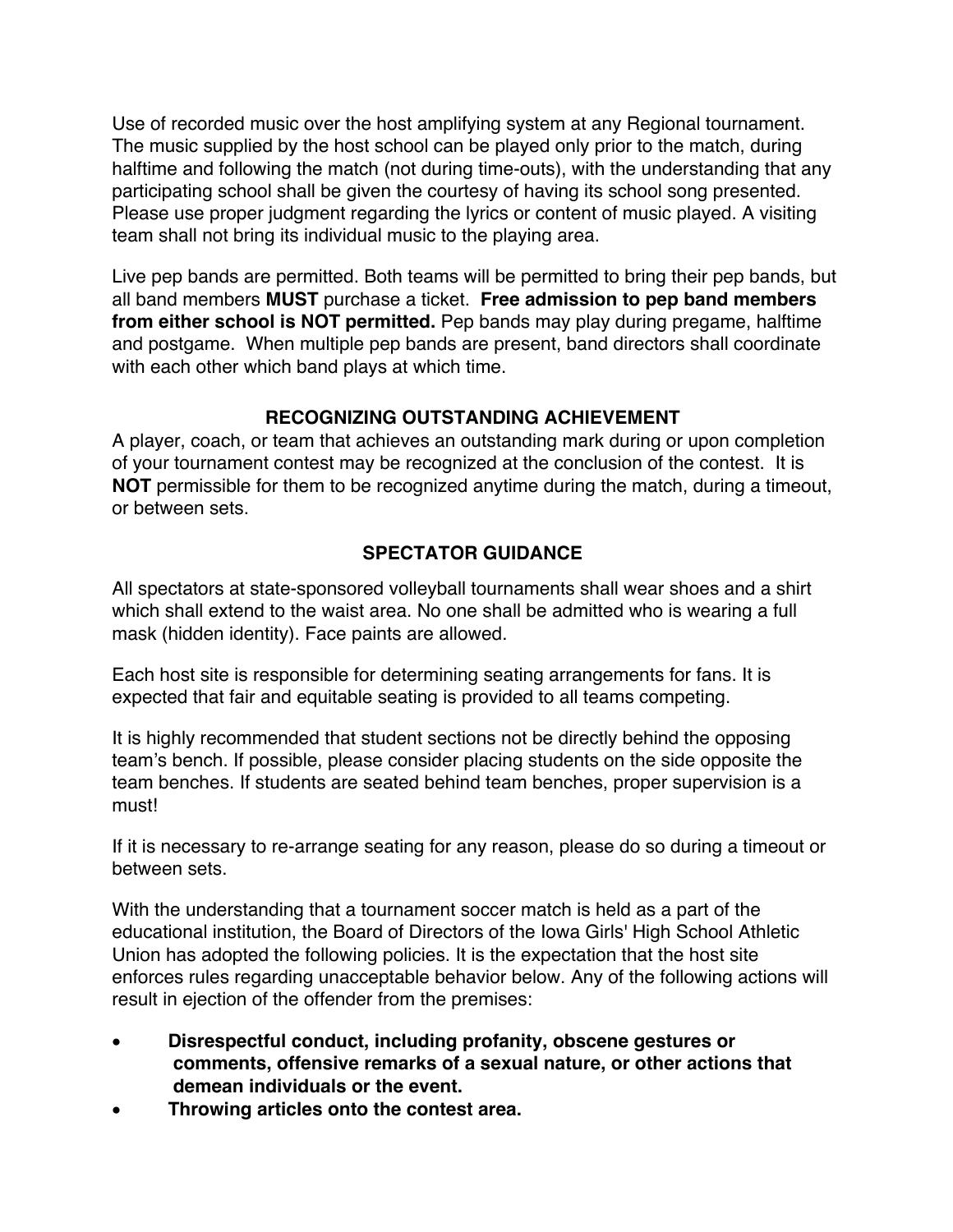- **Entering the contest area in protest or celebration.**
- **Physical confrontation involving contest officials, coaches/directors,**
- **contestants, or spectators.**
- **Spectator interference with the event.**
- **Use of a "laser light" pen.**

Use of artificial noisemakers (airhorns, cowbells, keys, thunder sticks, megaphones, etc.) signs, or banners is prohibited. (First offence = Warning. Subsequent offence = Ejection.)

Chants or cheers directed at the opponent. (First offence = Warning. Subsequent offence = Ejection.)

Please notify the IGHSAU if any spectator is ejected from the facility including the name of the spectator. A procedure has been established to assist officials and administrators when spectator conduct becomes a problem.

1. The administrator in charge for the evening shall meet with the officials when they arrive on- site 45 minutes prior to scheduled game time. The administrator should identify his/her location during the contest so the officials know where to locate the administrator if the need arises. If no administrator is available, the HOST COACH shall be deemed in charge.

2. If a problem arises during the match, the official shall stop play, notify the tournament manager of the problem, and shall inform the tournament manager of the remedy needed (could include asking for direct supervision of the area, warning issued by the tournament manager, or ejection from the facility). The match shall not re-start until the problem is properly addressed.

Host match management is responsible for all spectators, regardless which school the spectator is supporting. At no time are match officials to address spectators directly. Any necessary communication shall come from the tournament manager in charge.

## **POST-GAME PROTOCOL**

No one (fans, parents, spectators) shall be allowed on the playing field immediately at the conclusion of the game. The host school is responsible for keeping the field safe for both teams and the officials and preventing anyone from coming on to the field. However, each school administration is ultimately responsible for the behavior and conduct of their spectators and students.

The host school shall make the following PA announcement at least twice prior to the completion of each game:

*"At the request of the Iowa Girls' High School Athletic Union, no one is allowed on the playing field immediately at the conclusion of this game. Please allow the players of both teams and the officials to exit the field safely."*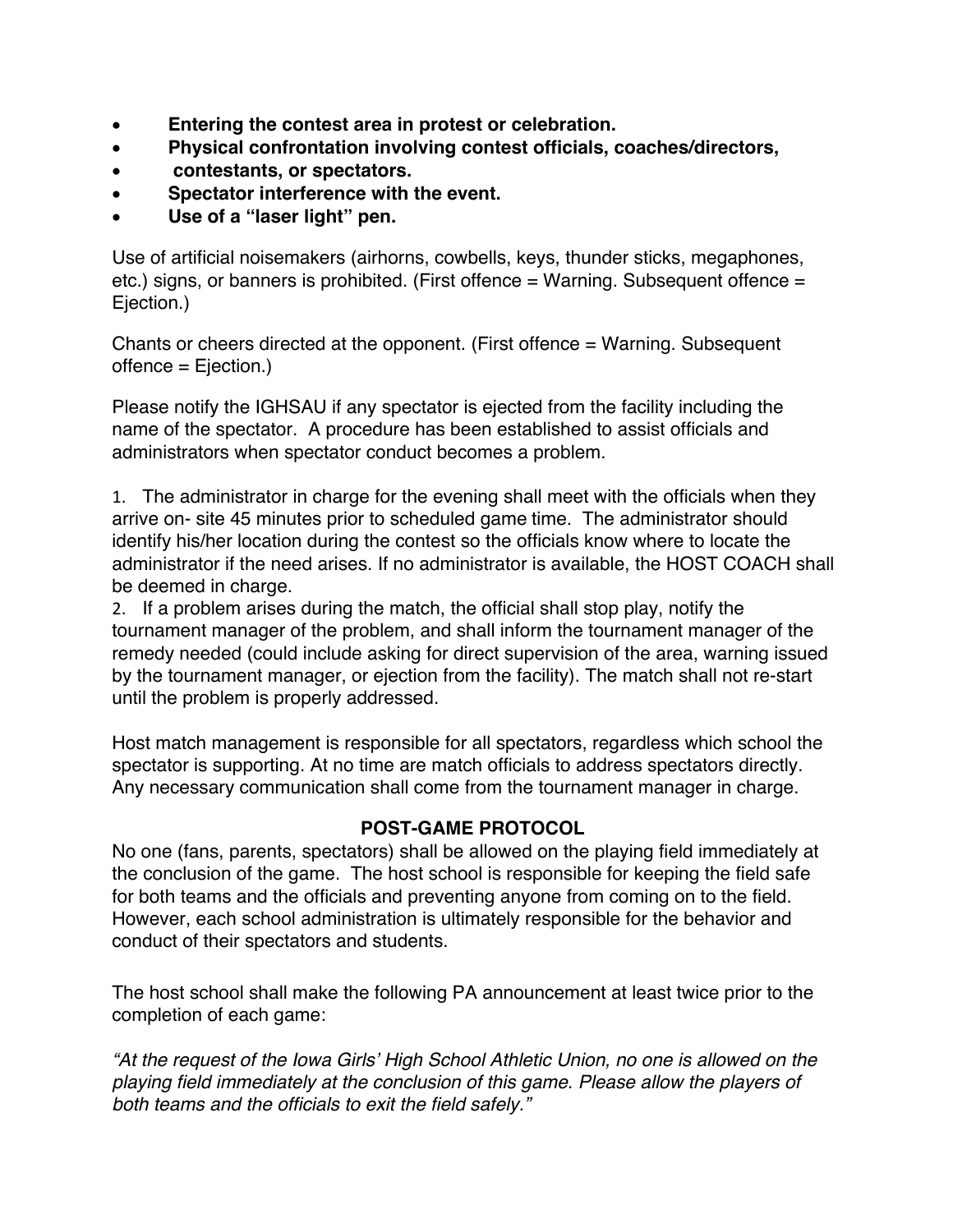#### **BANNERS & DISPLAYS**

**The use of balloons, banners, signs, placards, Fatheads, confetti, etc. are prohibited.** Additionally, objects which could provide a safety concern (pom-poms on sticks, fake swords, etc.) are prohibited, as are any artificial noisemakers (e.g. airhorns, thunder sticks, megaphones, cowbells, etc.). Excluded from this rule are permanent wall displays or signs used for general administration of the tournament. Uniformed cheerleaders may use signs, cards and megaphones to lead cheers, but may not use banners. Instruct the ticket takers to not allow anyone to bring signs, banners, or noisemakers into the facility.

Permitted items: miniature pom-poms not attached to a stick, rally towels (14"x14"), foam fingers and face and body paint.

Signage that has been displayed during the regular season is permitted to remain on display, however no new signage can be added in support of the home team prior to hosting Regional competitions.

This rule shall apply to the State Tournament as well.

#### **ALCOHOL AND TOBACCO POLICY**

No alcohol or tobacco is to be sold or consumed on the grounds of any State Tournament venue leased or provided to the Athletic Union for the purpose of conducting a state championship. Section 123.46 of the Iowa Code states: A person shall not possess or consume alcoholic liquors, wine or beer on public school property or while attending a public or private school-related function. A person shall not be intoxicated or simulate intoxication in a public place. A person violating this subsection is guilty of a simple misdemeanor.

## **PETS/ANIMALS PROHIBITED**

No pets are permitted at events sanctioned by the IGHSAU. Any person with a pet will be asked to leave. This policy shall comply with the provisions of Iowa Code 216c in that such a person with a disability or person training an assisted animal has the right to be accompanied by a service dog or an assisted animal under control. The person is liable for damage done to any premises or facility by a service dog or assisted animal.

## **PLAYER BENCH OCCUPANTS**

During a match, the player bench may be occupied by the eligible substitutes, coach, assistant coach, qualified team managers, team statisticians and scorekeeper, team trainer or physician and chaperone.

#### **REGIONAL TOURNAMENT OFFICIALS**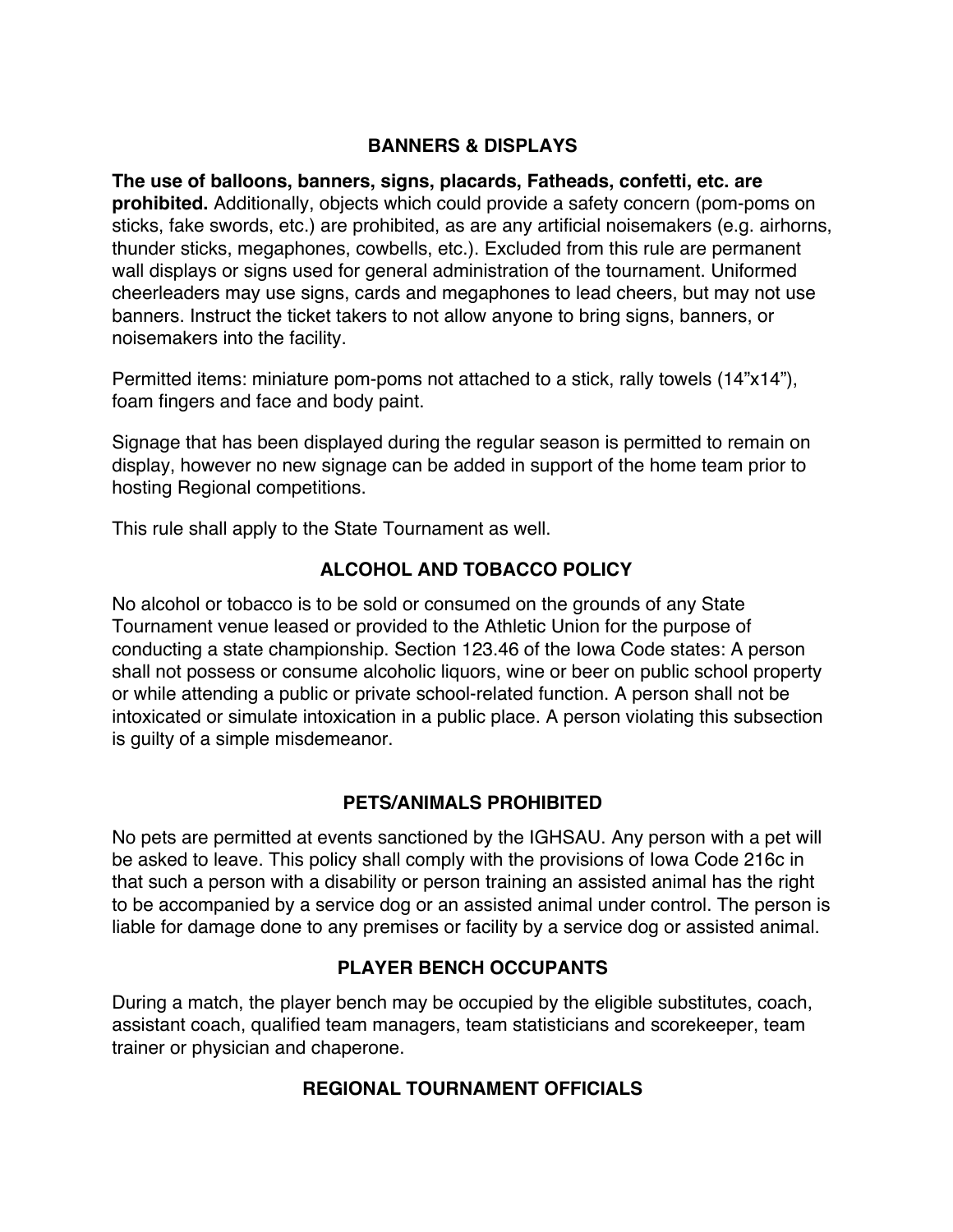Contest officials are contracted by the IGHSAU. The IGHSAU will contact you with your officials once they have accepted their assignments. All information regarding the name of officials assigned is confidential and for the knowledge of the tournament manager only. All information regarding the name of officials assigned is confidential and for the knowledge of the tournament manager only. Officials are required to sign the scorebook of each team prior to the match.

The officials are instructed to arrive at least 45 minutes prior to match time.

# **ROOM FOR OFFICIALS**

Please provide a private room which the officials may occupy during the course of the contest.

This room should be available to them as a dressing room as well as a lounging room during halftime. Visitors must be excluded from the officials' room during the entire tournament. Tournament officials must have privacy. Again, NO ONE is allowed in the official's private room.

Your cooperation in this matter will assure you of a better officiated tournament and the officials will also appreciate it.

## **PRESS ACCOMMODATIONS**

We ask that all regional hosts be as accommodating as possible to members of the media that are covering IGHSAU Regional tournaments. Press outlets have been advised to directly contact the Tournament Manager of a site from which they wish to broadcast Regional games.

Media are not obligated to inquire through the State Administrative Office nor is the Tournament Manager obligated to acquire sanction from the State Administrative Office. This provision applies to Regional Tournament coverage.

# **LIVE VIDEO STREAMING**

Media outlets and interested schools or individuals may apply to the IGHSAU regarding video broadcasting access at select postseason lead-up events while following procedures required for access. Live streaming policies, fees and application are located on the IGHSAU website (ighsau.org).

## **PHOTOGRAPHY**

Only official press photographers may be alongside the field during the contest. Any amateur photographers must pay admission to the contest and are not allowed at field side. These rules apply equally to television stations using video cameras.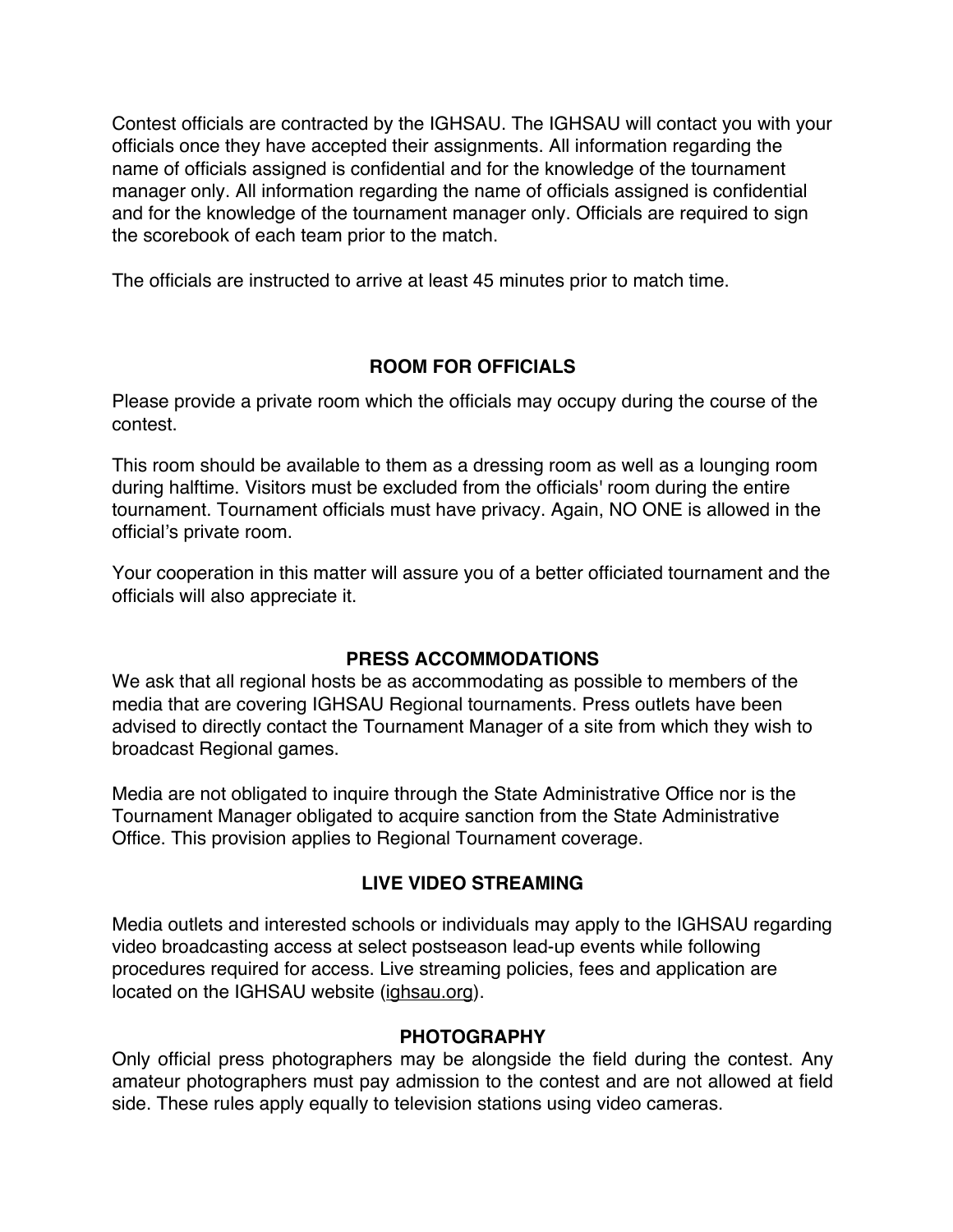#### **VIDEOTAPING**

Paying spectators, including those scouting for other teams, are not restricted from videotaping if the video equipment is handheld or on a monopod. A tripod may be used if located on the ground and does not hinder any spectator's view. Tournament managers are not to make special arrangements for seating or electrical hook-ups for spectators trying to film or videotape. No supplemental lighting is permitted.

If an area is usually set aside for videotaping by the competing schools, such is also permitted during tournament play, and supplemental power and tripods may be used in this area only.

# **CHARITABLE CONTRIBUTIONS & SOLICITATIONS**

No fund-raising solicitations, etc. will be permitted within the contest area. All raffles, bake sales, booster club sales, etc. must take place outside the contest area at IGHSAU-sponsored tournament games.

# **TOURNAMENT AWARDS**

A banner, medals, large Ticket Punched sign and individual signs for Regional champions will be sent directly to the athletic director of the host school, which are to be presented at the Regional final site. There will also be an information packet for the State qualifying coach/athletic director sent with the Regional banner.

## **SOUVENIR PROGRAMS**

Host schools may furnish official programs for their site either on a gratis or sales basis and may retain any profits derived from the sale thereof. Fans and guest teams appreciate the use of the official programs.

# **STATE TOURNAMENT PROGRAM INFORMATION**

State tournament program information is available online in the Soccer section under the Coaches & Administrator tab on the IGHSAU website. Team photographs are to be emailed by 9:00 a.m. to Heidi Reed at heidireed@ighsau.org the morning following your team qualifying for the regional finals. All program information (stats, game schedules, etc.) should be updated by noon on this date in Bound.

#### **HANDLING BODY FLUIDS DURING THE CONTEST Contest Officials' Limits of Responsibilities**

In the event an athlete sustains an injury or becomes ill during a contest on the competitive surface or in close proximity such that the problem affects play or the continuation of the contest, IGHSAU officials shall take the following steps: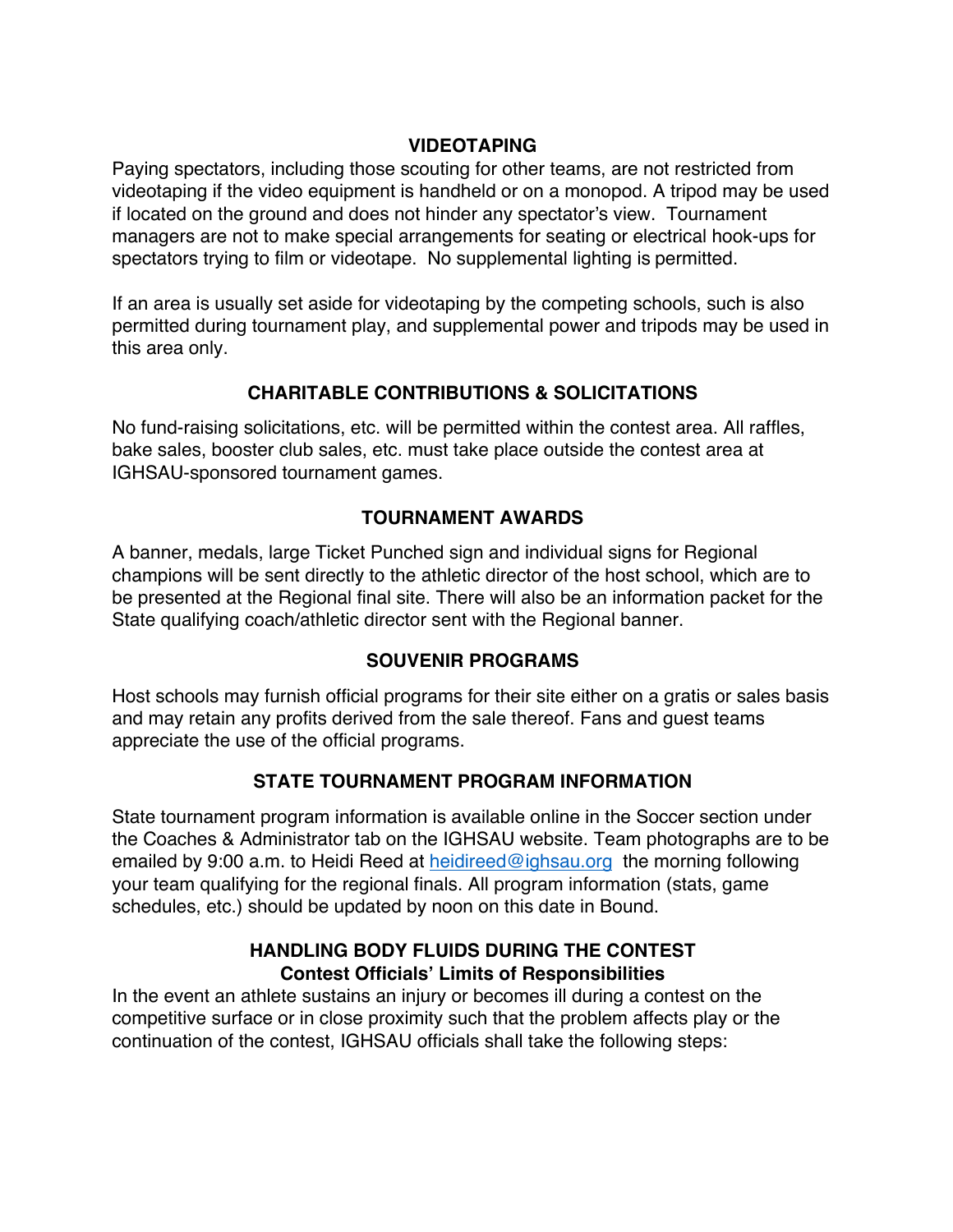1. Stop the contest at the point a problem is recognized. The IGHSAU recognizes some rule books make specific statements about play interruption. All rule books have an "elastic clause" which allows an official to take whatever action may be required.

2. Do not administer first aid to any athlete except to comfort the athlete until those designated to administer first aid arrive.

3. Do not take part in handling blood, vomit, feces, pus or other body fluids.

4. Officials shall professionally monitor the situation as observers, keeping in mind the rules addressing interruptions, stoppage of play, starting play, and other specific rules that may apply.

5. Officials with specific qualifying training shall avoid participating in first aid treatment except when there is absolutely no other alternative.

Uniform rule -- If through injury or illness the uniform of a contestant becomes contaminated with body fluid, the official will disregard rule book codification on penalties for changing the participant's uniform.

The IGHSAU supports officials and coaches who are responding to a situation with the philosophy that the welfare of the injured player always comes first. We ask officials to be aware of their responsibilities and limitations as outlined above, with the understanding school personnel (coaches, trainers, etc.) are responsible to work directly with the injured or ill player.

# **POLICY ON THE PRESENCE OF BLOOD DURING ATHLETIC CONTESTS IN GRADES 7-12**

1. Before competing, cover any open wounds.

2. When a contest official observes an athlete bleeding during competition, competition shall be stopped. A participant shall not continue competition until the bleeding is controlled and the wound is covered. Injuries creating visible bleeding shall be treated as any other injury in that the injured athletes shall be removed from the contest for the length of time specified by that sport's injury rule and given proper attention.

3. Any time a contest is stopped due to blood being present, any washable surfaces (i.e. gym floor, pool deck, equipment) contaminated with blood shall be properly cleaned using OSHA accepted standards and procedures before competition resumes.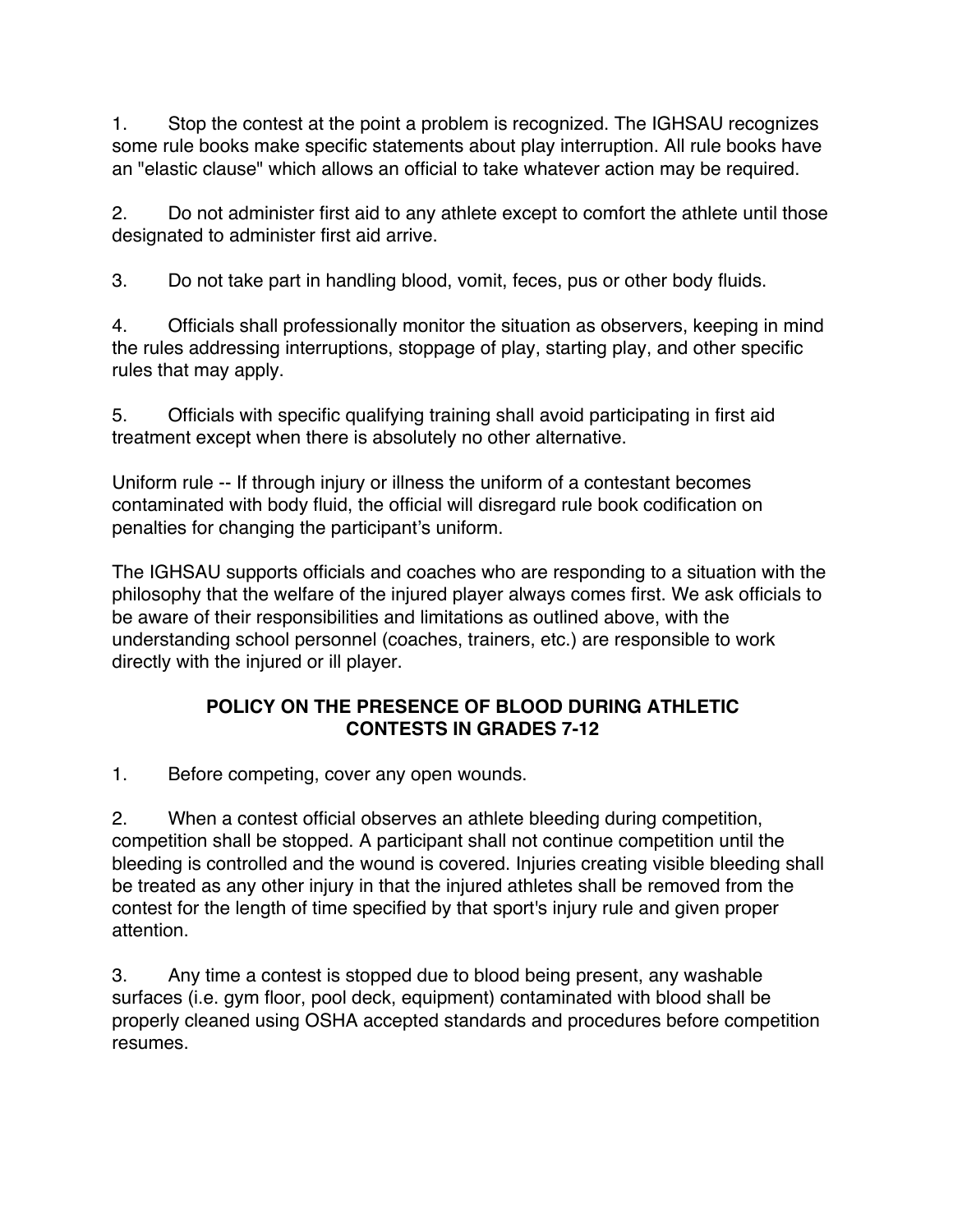4. Athletes should render first-aid to themselves or first-aid shall be administered by sideline personnel, not by contest officials.

5. The risk of contracting the AIDS virus as a contest official or participant is minimal. There are no documented cases of AIDS being transmitted through athletic participation.

#### **IOWA GIRLS HIGH SCHOOL ATHLETIC UNION/IOWA HIGH SCHOOL ATHLETIC ASSOCIATION CONCUSSION MANAGEMENT**

Iowa Code Section 280.13C states, in part:

1b. "Annually each school district and nonpublic school shall provide to the parent or guardian of each student a concussion and brain information sheet, as provided by the Iowa School Athletic Association and Iowa Girls' High School Athletic Union. The student and student's parent or guardian shall sign and return the concussion and brain injury information sheet to the student's school prior to the student's participation in any interscholastic activity for grades seven through twelve.

2. If a student's coach or contest official observes signs, symptoms or behaviors consistent with a concussion or brain injury in an extracurricular interscholastic activity, the student shall be immediately removed for participation.

3a. A student who has been removed from participation shall not recommence such participation until the student has been evaluated by a licensed health care provider trained in the evaluation and management of concussions and other brain injuries and the student has received written clearance to return to participation from the health care provider.

3b. For the purposes of this section, a licensed health care provider means a physician, physician's assistant, chiropractor, advanced registered nurse practitioner, nurse, physical therapists, or licensed athletic trainer licensed by a board designated under section 147.13.

3c. For the purposes of this section, an extracurricular interscholastic activity means any extracurricular activity, contest or practice, including sports, dance and cheerleading."

IHSAA/IGHSAU Recommended Protocol When a Student Has Sustained a Concussion or other Brain Injury as Defined in Iowa Code Section 280.13C

1. No student should return to play/competition or practice (RTP) on the same day s/he sustained a concussion or brain injury, but a licensed health care provider as defined in Iowa Code Section 280.13C makes the final decision regarding (RTP).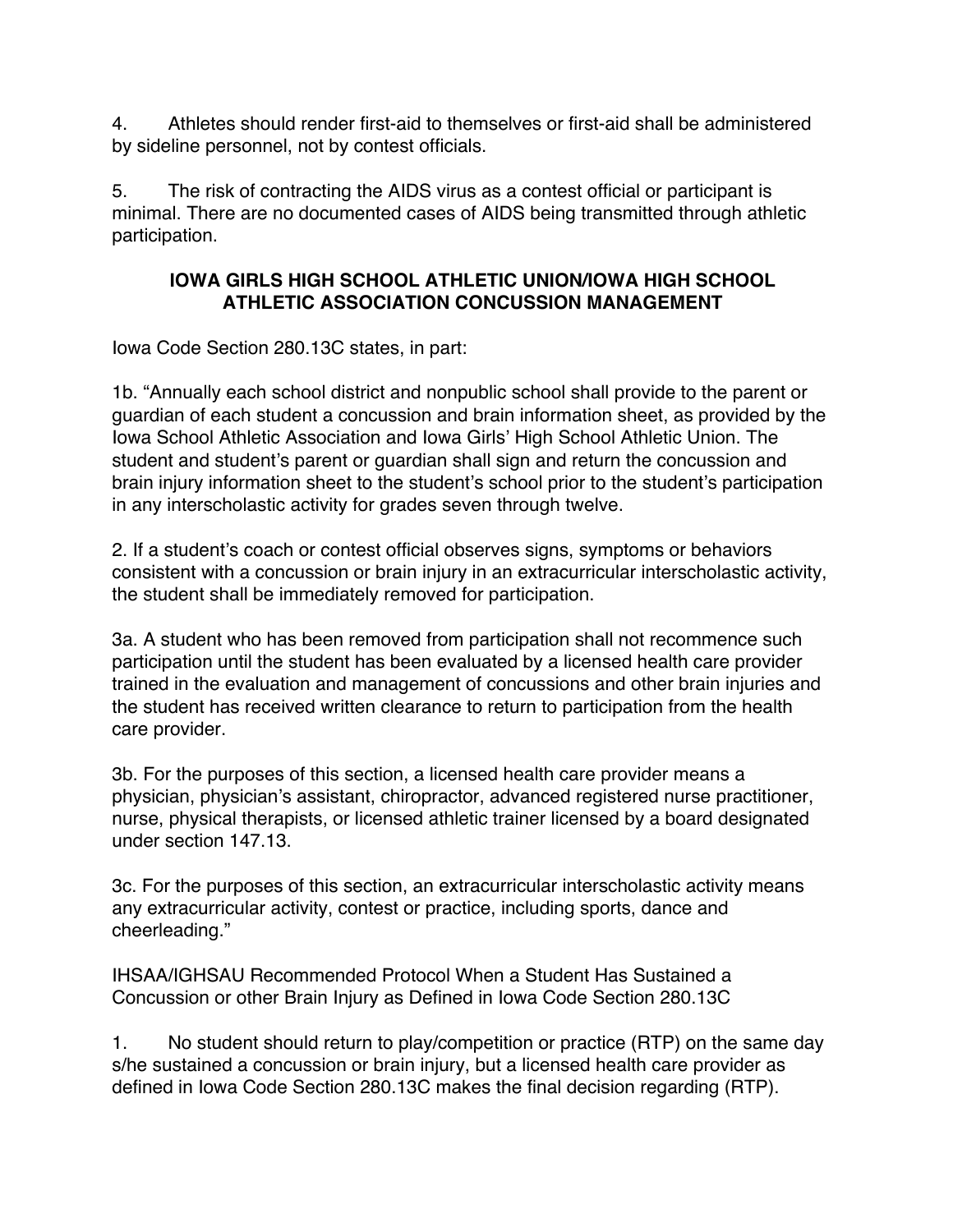2. A licensed health care provider as defined in Iowa Code Section 280.13C should evaluate a student suspected of having a concussion or brain injury on the same day the injury occurs.

3. After receiving medical clearance by a licensed health care provider as defined in Iowa Code Section 280.13C, RTP should follow a stepwise protocol with provisions for delayed RTP based upon the return of any signs or symptoms.

4. Education of contest officials, school coaches and other appropriate school personnel, contestants, parents, and licensed health care providers.

 • The Iowa Girls' High School Athletic Union and Iowa High School Athletic Association will provide educational materials related to concussions and brain injuries developed by the CDC and other organizations knowledgeable about concussions.

5. Removing students who exhibit signs, symptoms, and behaviors of a concussion or brain injury from participation, and their return to participation.

Coach Removal - If the student's coach observes signs, symptoms, or behaviors consistent with a concussion or brain injury, during any kind of participation, i.e. practices, scrimmages, contests, etc., the student shall be immediately removed from participation and shall not return until the school's designated representative receives written clearance to return from a licensed health care provider as defined in Iowa Code 280.13C.

Contest Official Removal - If a contest official observes signs, symptoms, or behaviors consistent with a concussion or brain injury, during scrimmages, contests, etc., the student shall be immediately removed from participation and a designated contest official at the contest/event must receive the written clearance to return from a licensed health care provider as defined in Iowa Code 280.13C before the student can return to participation in that contest/event, including an event that takes place over multiple days.

 • Before allowing a student who has been exhibiting signs, symptoms, and behaviors of a concussion to return to participation (practice and/or competition), licensed health care providers as defined in Iowa Code 280.13C should follow the return to participation protocol from "Suggested Guidelines for Management of Concussion in Sports," NFHS Sports Medicine Advisory Committee 2009 and "Consensus Statement on Concussion in Sport 3rd International Conference in Sport Held in Zurich, November 2008," Clinical Journal of Sports Medicine, Volume 19, Number 3, May 2009.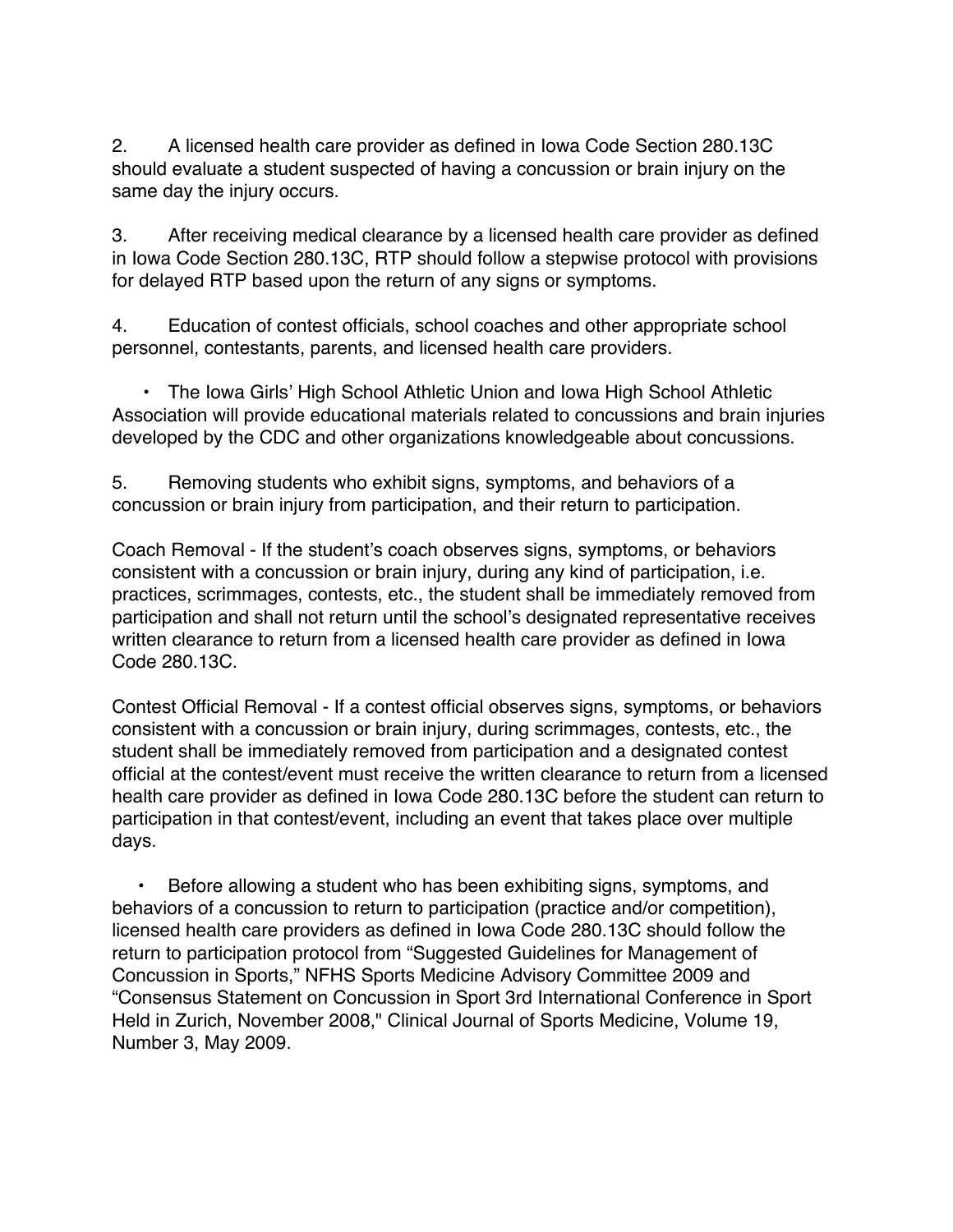6. At events where the Iowa Girls' High School Athletic Union or the Iowa High School Athletic Association have provided licensed health care providers as defined in Iowa Code 280.13C, those licensed health care providers have final authority regarding RTP when a student has exhibited signs, symptoms, and behaviors consistent with a concussion.

#### **RETURN TO PARTICIPATON PROTOCOL FOLLOWING A CONCUSSION (GUIDELINES FOR LICENSED HEALTH CARE PROVIDERS)**

Return to participation following a concussion is a medical decision made on an individual basis by licensed health care providers. Medical experts in concussion believe a concussed student should meet ALL of the following criteria in order to progress to return to participation. However, these criteria are GUIDELINES ONLY and not required by Iowa Code Section 280.13C when licensed health care providers determine a student's return to participation.

Asymptomatic at rest, and with exertion (including mental exertion in school), AND have written clearance from physician, physician's assistant, chiropractor, advanced registered nurse practitioner, nurse, physical therapist or licensed athletic trainer.

\*Written clearance to return by one of these licensed health care providers is REQUIRED by Iowa Code Section 280.13C.

Once the criteria above are met, the student should progress back to full activity following the stepwise process detailed below. A licensed health care provider as defined in Iowa Code Section 280.13C, or their designee, should closely supervise this progression.

Progression to return is individualized and should be determined on a case-by-case basis. Factors that may affect the rate of progression include: previous history of concussion, duration and type of symptoms, age of the student, and sport/activity in which the student participates. A student with a history of concussion, one who has had an extended duration of symptoms, or one who is participating in a collision or contact sport may progress more slowly as determined by a licensed health care provider as defined in Iowa Code Section 280.13C, or their designee.

Step 1. Complete physical and cognitive rest. No exertional activity until asymptomatic. This may include staying home from school or limiting school hours (and studying) for several days. Activities requiring concentration and attention may worsen symptoms and delay recovery.

Step 2. Return to school full-time/normal cognitive daily activities, or normal cognitive functions.